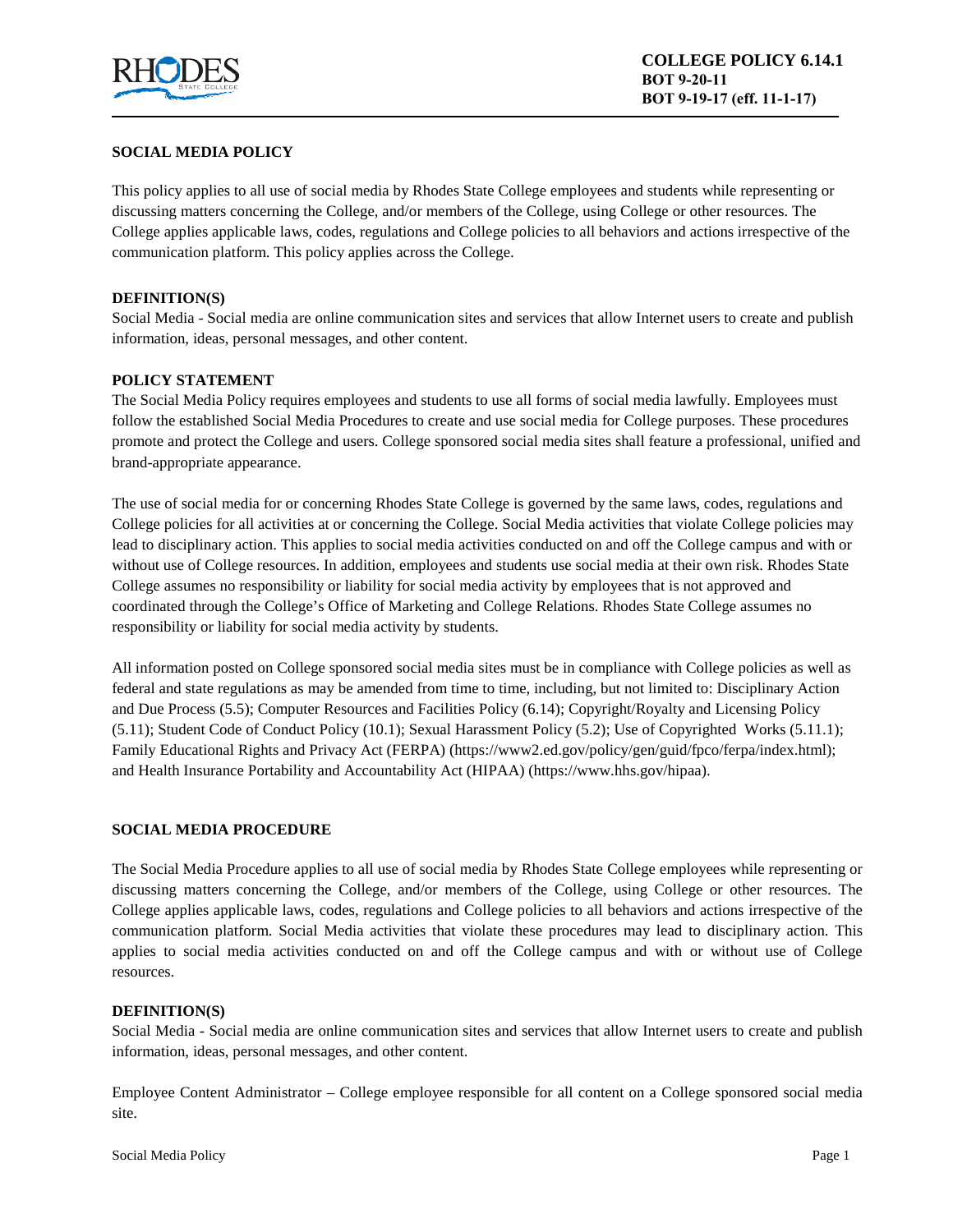

#### **PROCEDURE**

## **1. CREATING A SOCIAL MEDIA SITE**

1.1 To create a College sponsored social media site, interested employees must complete and process the Social Media Site Request (Appendix A).

1.2 All College sponsored social media sites must have an employee who serves as the content administrator responsible for content.

1.3 The Director of Marketing and College Relations will maintain records of all College sponsored social media sites with content administrator information.

## **2. MAINTAINING A SOCIAL MEDIA SITE**

2.1 Content administrators should consider their messages, audiences, and goals, as well as a strategy for keeping information on social media sites up-to-date. Marketing and College Relations can assist with social media planning.

2.1.1 Whenever possible, link back to the Rhodes State website. Ideally, posts should be very brief redirecting a visitor to content that resides within the Rhodes State Web environment. When linking to a news article about Rhodes State, it is preferable to link to a release on the Rhodes State website (www.rhodesstate.edu) instead of a publication or other media outlet.

2.2 Employees who represent Rhodes State when posting on a Rhodes State sponsored social media site must acknowledge such with name and title.

2.3 Rhodes State units should not construe their social media sites as representing the College as a whole. Units should consider this when naming pages or accounts, selecting a profile picture or icon, and selecting content to post – names, profile images, and posts should all be clearly linked to the specific department or unit rather than to the institution as a whole.

2.4 All College sponsored social media sites will post terms of use for those posting to the site.

2.4.1 Terms of Use - By posting content on this page, you represent, warrant and agree that no content submitted, posted, transmitted, or shared by you will infringe upon the rights of any third party, including but not limited to copyright, trademark, privacy; or contain defamatory or discriminatory or otherwise unlawful material. Rhodes State reserves the right to alter, delete or remove (without notice) the content at its absolute discretion for any reason whatsoever.

2.5 College sponsored social media sites will include the following disclaimers:

2.5.1 Site Administrator Content - The comments and postings on this site are those of the site administrators and do not necessarily reflect Rhodes State opinions, strategies or policies.

2.5.2 User-Generated Content - Rhodes State accepts no responsibility or liability for any data, text, software, music, sound, photographs, images, video, messages or any other material or content generated by users and publicly posted on this page.

2.5.3 Inappropriate Content - Anyone who believes that this page includes inappropriate content should report it to the Rhodes State College Marketing and College Relations Office at PublicRelations@RhodesState.edu.

2.5.4. Disclaimer for Content on Linked Sites - Rhodes State accepts no liability or responsibility whatsoever for the content of any target site linked from this page.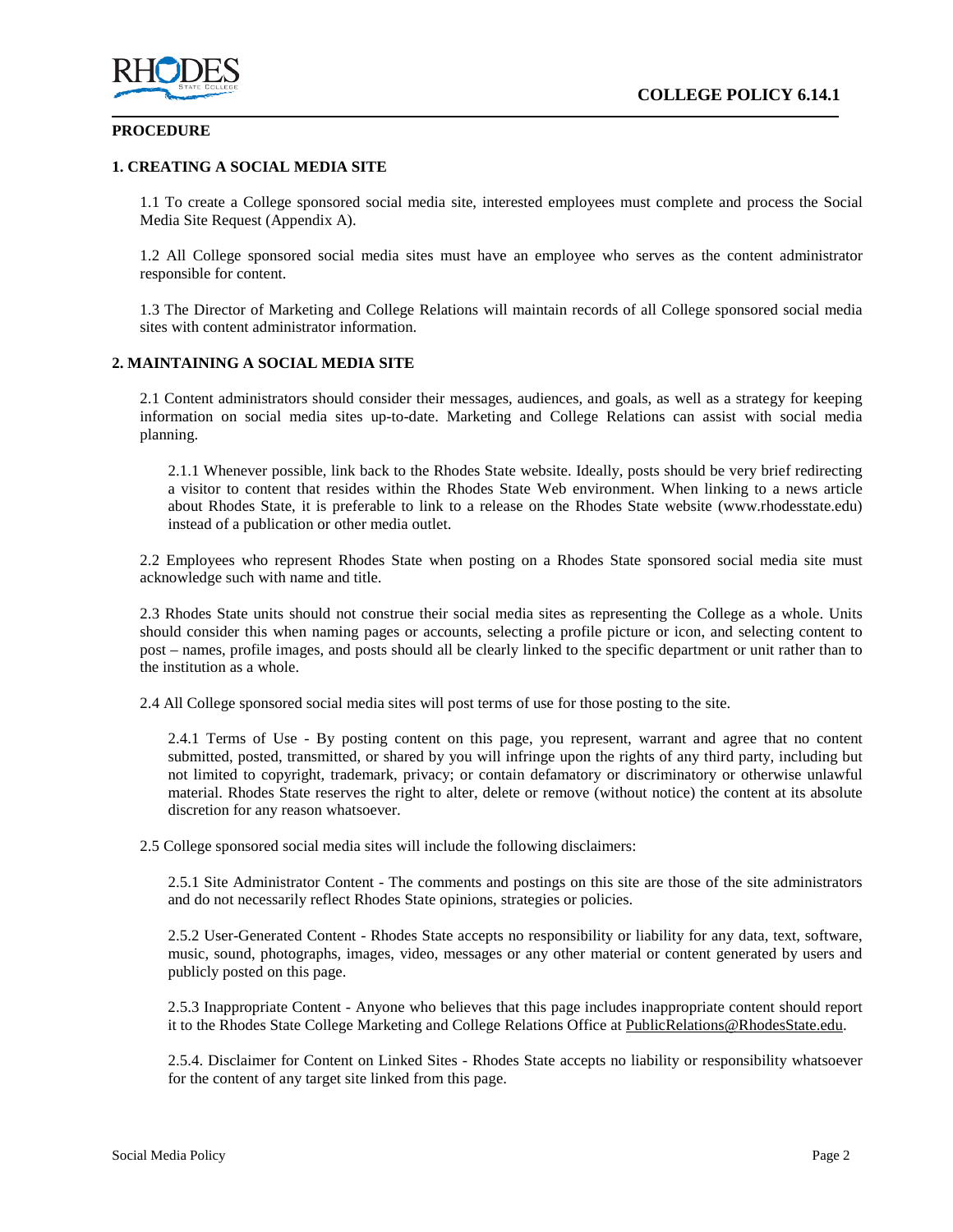

# **COLLEGE POLICY 6.14.1**

2.5.5. Copyright - The content on this page is subject to copyright laws (See HR Policies 5.11 and 5.11.1). Unless you own the rights in the content, you may not reproduce, adapt or communicate without the written permission of the copyright owner nor use the content for commercial purposes.